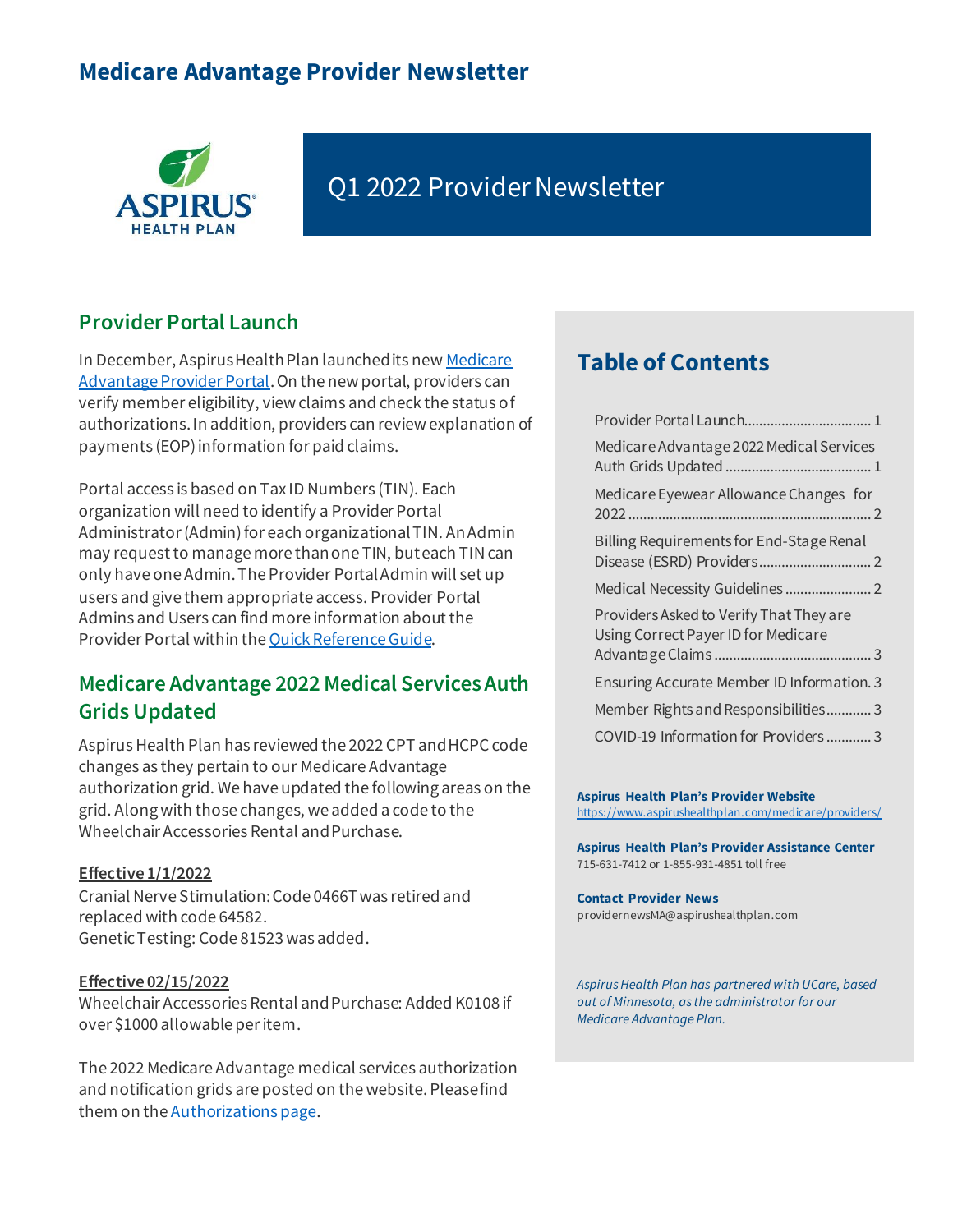# <span id="page-1-0"></span>**Medicare Eyewear Allowance Changes for 2022**

As of Jan. 1, 2022, Aspirus Health Plan members have a new way to pay for eyewear using their annual eyewear allowance benefit. The 2022 eyewear allowance has been loaded to the members' Rewards Benefit Mastercard, which works just like a debit card. **Providers should not submit claims for the 2022 eyewear allowance benefit. The member's Mastercard should be used. If claims are submitted, they will be denied.** 



Members who would like to use their eyewear allowance benefit will swipe the Mastercard at the time of purchase at any eyewear provider that accepts Mastercard debit card. They will not need to send in a receipt and wait to be paid back by check for eyewear purchases.

If the purchase amount is greater than the eyewear allowance, eyewear providers may have to process a partial payment. The partial payment should apply automatically, but if it doesn't, it will decline the transaction, and the provider will need to separate the payment into two transactions.

**Here's an example:** If the total purchase value is \$175, and the member wants to use the Mastercard with a \$150 balance, some eyewear providers may experience an automatic denial of the entire transaction as "Insufficient Funds." If this happens, the provider should processtwo payments – one for \$150 using the Rewards Benefit Mastercard and a second transaction using an alternate form of payment for the \$25 that's left.

The Rewards Benefit Mastercard is valid through the expiration date and may be reused each year the member's plan is renewed. **Do not throw the Mastercard away.** If the annual benefit has been fully used, the eyewear provider should return the card to the member for future year use.

## <span id="page-1-1"></span>**Billing Requirements for End-Stage Renal Disease (ESRD) Providers**

Providers must bill all ESRD services to Aspirus Health Plan in accordance with CMS guidelines, including all required data elements. Aspirus Health Plan will begin denying ESRD (Bill Type 72x) claims with dates of service April 1, 2022, or later that are not submitted according to CMS billing requirements. Please refer to the CMS [Claims Processing Manual](https://www.cms.gov/Regulations-and-Guidance/Guidance/Manuals/Internet-Only-Manuals-IOMs-Items/CMS018912) for additional detail on required elements.

## <span id="page-1-2"></span>**Medical Necessity Guidelines**

Medical necessity guidelines are available to assist in the determination of medical necessity for certain clinical procedures (procedure, therapy, diagnostic test, medical device, etc.) where coverage requires determination of medical necessity. The updated utilization management criteria memo is now available on th[e Provider](http://www.aspirushealthplan.com/medicare/providers)  [Website](http://www.aspirushealthplan.com/medicare/providers) under Prior Authorization and Notification Requirements and Referrals.

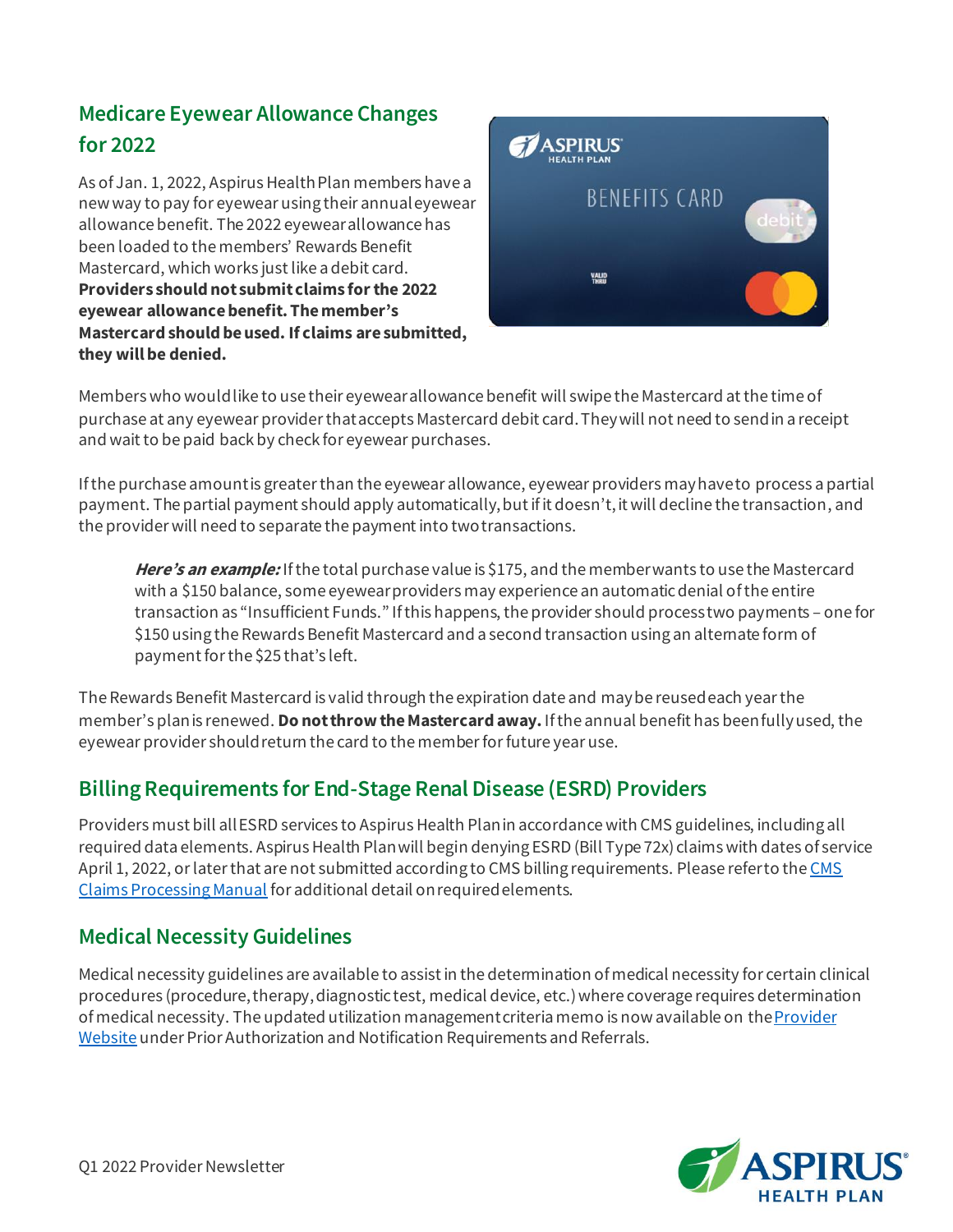## <span id="page-2-0"></span>**Providers Asked to Verify That They are Using Correct Payer ID for Medicare Advantage Claims**

The Aspirus Health PlanMedicare Advantage Payer ID is 36483 for claims submissions. Providers are responsible for confirming with their clearinghouse that the correct Payer ID is being used to submit Medicare Advantage claims to Aspirus Health Plan. If you have questions about Electronic Data Interchange (EDI) transactions, please emai[l EDIsupportMA@aspirushealthplan.com](mailto:EDIsupportMA@aspirushealthplan.com).

## <span id="page-2-1"></span>**Ensuring Accurate Member ID Information**

Accurate member information is key to smoother claim submissions. Providers should ask for a current member insurance card each time a member presents for services. This lets you update information in your electronic records system, which can reduce rejected claim submissions or delayed claims processing. The Aspirus Health Plan member ID number should be submitted on the claim exactly as provided. No digits should be added or excluded.

Please note that all Aspirus Health Plan members have their own unique member ID numbers (9-digit number beginning with a 4). Maintaining current insurance information for members is imperative to successful and timely claims processing. Wrong member information can cause suspected fraudulent claims investigations and HIPAA violations, so please remember to verify that the information on the claim submission matches the information of the member receiving the service (name, member ID#, birth date, address, etc.).

## <span id="page-2-2"></span>**Member Rights and Responsibilities**

Aspirus Health Plan takes member rights and responsibilities seriously. Members and providers can access these rights and responsibilities in the member's Evidence of Coverage or Member Contract, or in the Member Rights and Responsibilities section of the Aspirus Health Plan Provider Manual.

- Find the Evidence of Coverage by Medicare Advantage health plan on the Member Resources page of the Aspirus Health Plan website.
- Find the current Aspirus Health Plan Medicare Advantage Provider Manual on the *Provider Website*.

## <span id="page-2-3"></span>**COVID-19 Information for Providers**

The COVID-19 situation is changing quickly, and we are monitoring changes closely. To assist our provider partners in navigating this changing situation, Aspirus Health Plan has created and is maintaining a COVID-19 Information for Health Care Providers document on ou[r Provider Website](https://www.aspirushealthplan.com/medicare/providers/). Recently, we updated the following sections:

- On the Billing and Payment page, CPT and HCPCS codes were updated for COVID-19 related services diagnostic testing.
- On the Billing and Payment page, COVID-19 vaccine guidelines were added or updated. Coding guidance for the administration of the COVID-19 vaccine in a patient's home was added.
- On the Billing and Payment page, added a section on Monoclonal Antibodies.
- On the Authorizations page, the end date for the waiving of authorization for post-acute services was extended from Oct. 31, 2021, to April 30, 2022.